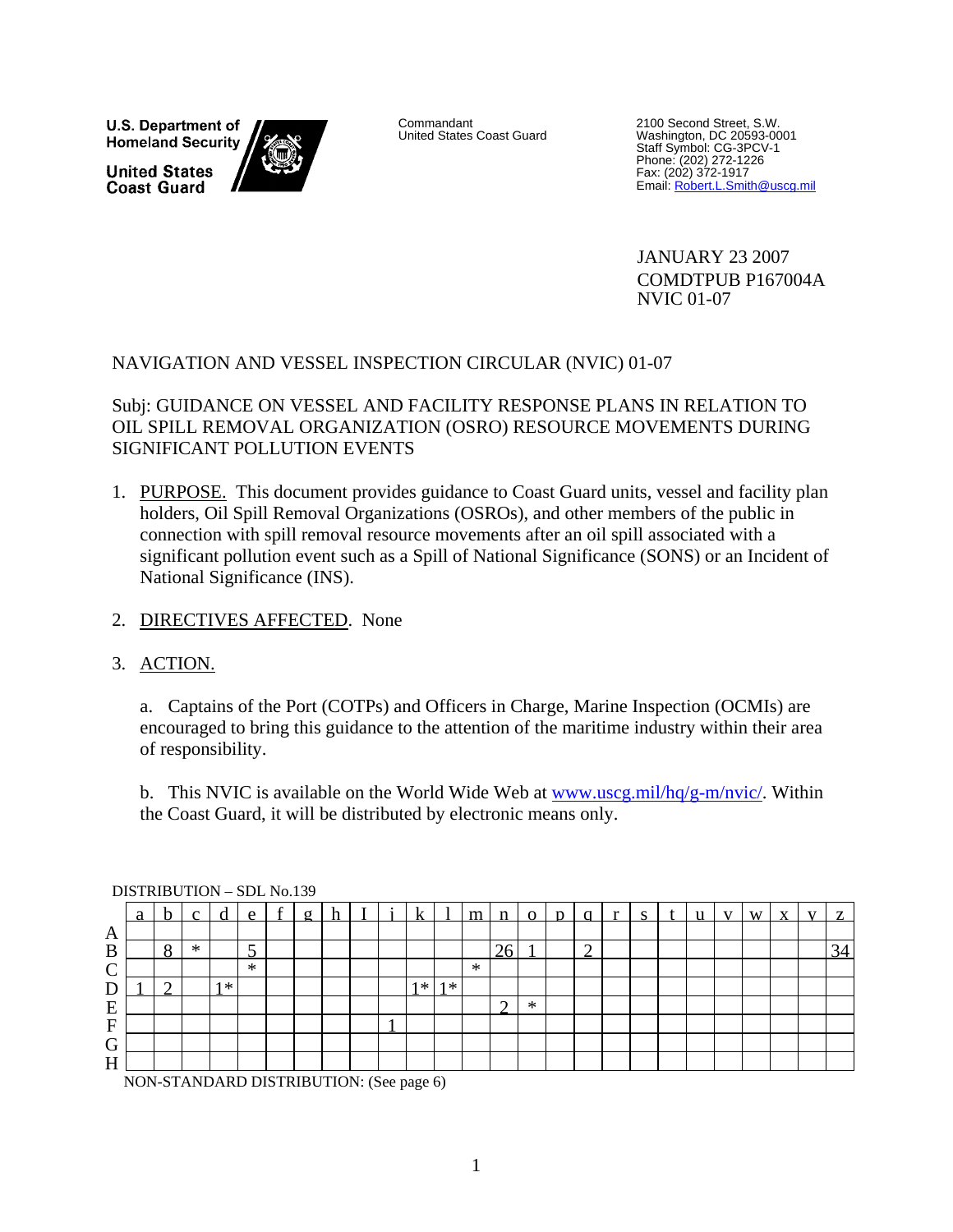# 4. BACKGROUND.

a. A major feature of the National Response System under the Federal Water Pollution Control Act (FWPCA) is the requirement that owners or operators of certain facilities and vessels have approved response plans that identify and ensure the availability of personnel and equipment, by contract or other approved means, to remove to the maximum extent practicable a worse case discharge or to mitigate or prevent a substantial threat of such a discharge.

b. Following Hurricanes Katrina and Rita, vessel owners were concerned whether they would be in compliance with statutory and regulatory oil spill response plan requirements if they were to remain in operation while contracted OSROs were responding to spills and thus unable to provide full coverage to meet Average Most Probable Discharge (AMPD), Maximum Most Probable Discharge (MMPD) and Worst Case Discharge (WCD) provisions of their vessel response plans. Some vessel owners and operators took the position that continuing to conduct operations was an unacceptable risk and began to cease operations. This threatened to reduce critical petroleum transportation in the Gulf of Mexico; a significant national concern.

c. Based on concerns over limited OSRO ability to fulfill pre-existing spill response agreements after Hurricanes Katrina and Rita, vessel owners submitted to the Coast Guard requests for relief from response plan requirements. In response, the Coast Guard accepted temporary amendments to vessel response plans. Following the emergency, a Coast Guard-Industry workgroup was established to review lessons learned and to explore ways to improve the process for approving departures from established plans during extra-ordinary circumstances.

# 5. DISCUSSION.

a. General. The FWPCA requires that a response plan "identify, and ensure by contract or other means approved by the President the availability of, private personnel and equipment necessary to remove to the maximum extent practicable a worst case discharge (including a discharge resulting from fire or explosion), and to mitigate or prevent a substantial threat of such a discharge,"  $(33 \text{ USC} \text{ } \$ 1321 \text{ } (j)(5)(D)(iii))$ . When response plan requirements were implemented as mandated by the Oil Pollution Act of 1990, the final rule established three levels of response coverage to address the FWPCA statute. Specific response resources and arrival times for worst case discharge (WCD), maximum most probable discharge (MMPD) and average most probable discharge (AMPD) scenarios were promulgated in 33 CFR § 154 Subpart F (Facilities) and § 155 Subpart D (Tank Vessels). Owners or operators of vessels and facilities are required to ensure to the Coast Guard, by contract or other approved means, the availability of WCD, MMPD and AMPD response resources. In the event of a significant national or regional pollution incident, these planned for response resources may be deployed away from the COTP zone in which they are normally assigned. Depending upon how these response resources are relied upon by planholders, (WCD, MMPD or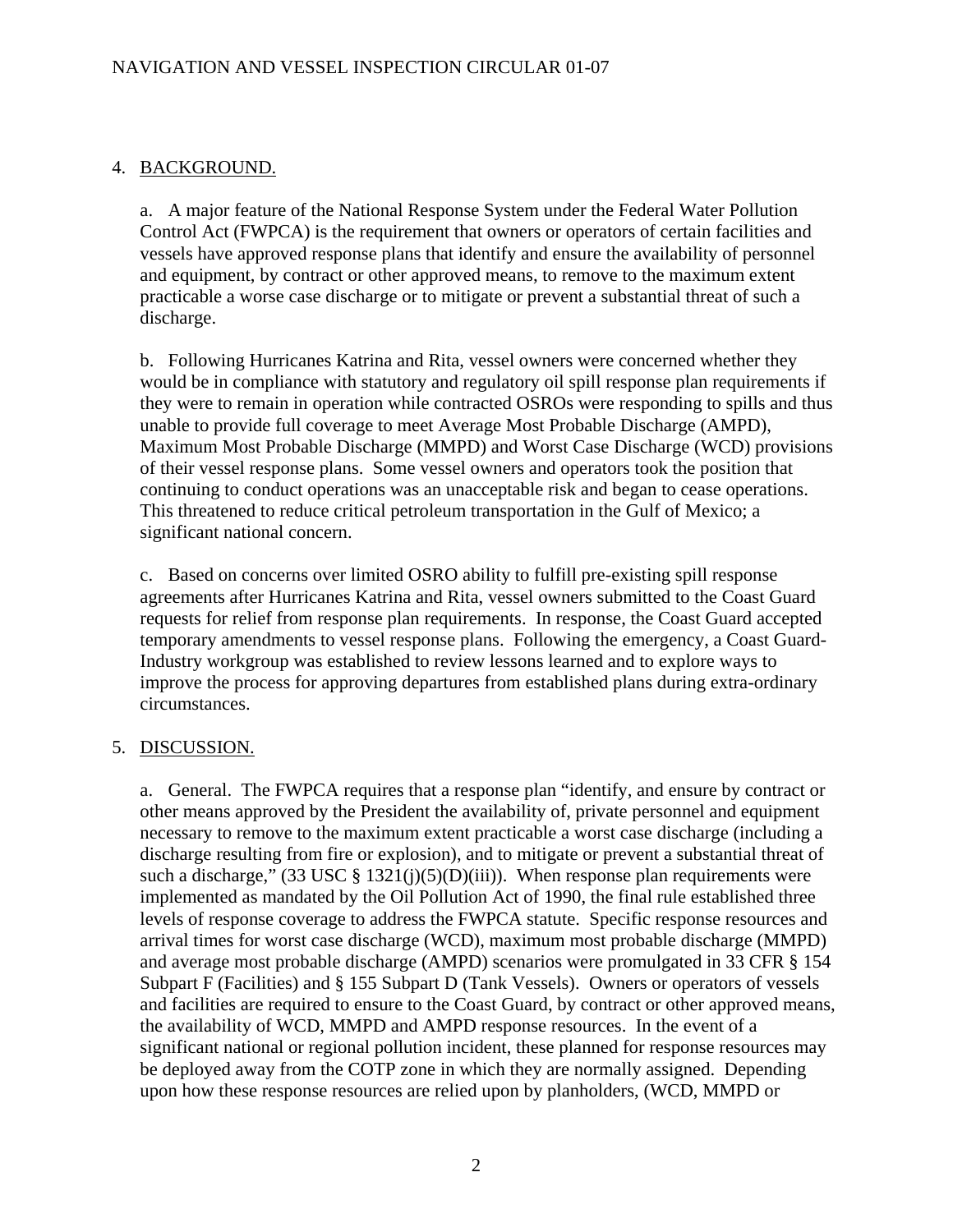### NAVIGATION AND VESSEL INSPECTION CIRCULAR 01-07

AMPD) there are important planning distinctions that should be understood by all and which are discussed below. As experienced with the aftermath of Hurricanes Katrina and Rita in the summer and fall of 2005, the maritime industry may experience problems with the "availability" of these response resources. The Coast Guard is committed to taking a flexible approach to compliance in these circumstances that will enable commerce to continue, while meeting the mandates of OPA 90. Considerations in exercising flexibility include:

- i. Planning vs. Performance Standards. A plan holder must ensure by contract or other approved means that response resources are available to respond, however, the response criteria specified in the regulations (*e.g*., quantities of response resources and their arrival times) are planning criteria, not performance standards, and are based on assumptions that may not exist during an actual oil spill incident, 33 CFR § 154.1010 and 155.1010. Compliance with the regulations is based upon whether a covered response plan ensures that adequate response resources are available, not on whether the actual performance of those response resources after a spill meets specified arrival times or other planning criteria. Failure to meet specified criteria during an actual spill response does not necessarily mean that the planning requirements of the FWPCA and regulations were not met. The Coast Guard will exercise its enforcement discretion in light of all facts and circumstances.
- ii. Federal Direction and Monitoring. In certain circumstances, the Coast Guard may assist in the allocation of response resources to multiple discharges or threatened discharges. The FWPCA specifically authorizes the President to remove or arrange for the removal of a discharge and direct or monitor all Federal, State and private actions to remove a discharge  $(33 \text{ USC} \text{ } \frac{8}{9} \text{ } 1321(c)(1)(B)).$
- iii. Exemptions Authorized. If warranted, the U.S. Coast Guard will give consideration to requests for temporary exemptions from specific response plan requirements on a case-by-case basis as authorized by 33 CFR § 154.108 and § 155.130 where:
	- a. compliance with a specific requirement is economically or physically impractical;
	- b. no alternative procedures, methods, or equipment standards exist that would provide an equivalent level of protection from pollution; and
	- c. the likelihood of discharges occurring as a result of the exemption is minimal.

b. Worst Case Discharge (WCD). A WCD is defined as, "a discharge in adverse weather conditions of a vessel's entire oil cargo (33 CFR § 155.1020) or the largest foreseeable discharge of a facility in adverse weather conditions (33 CFR § 154.1029). The WCD planning requirement set forth in the FWPCA and implementing regulations states that a response plan must "identify, and ensure by contract or other means approved by the President the availability of, private personnel and equipment necessary to remove to the maximum extent practicable a worst case discharge (including a discharge resulting from fire or explosion), and to mitigate or prevent a substantial threat of such a discharge" (33 USC § 1321(j)(5)(D)(iii), 33 CFR § 155.1050(f), and § 155.1052).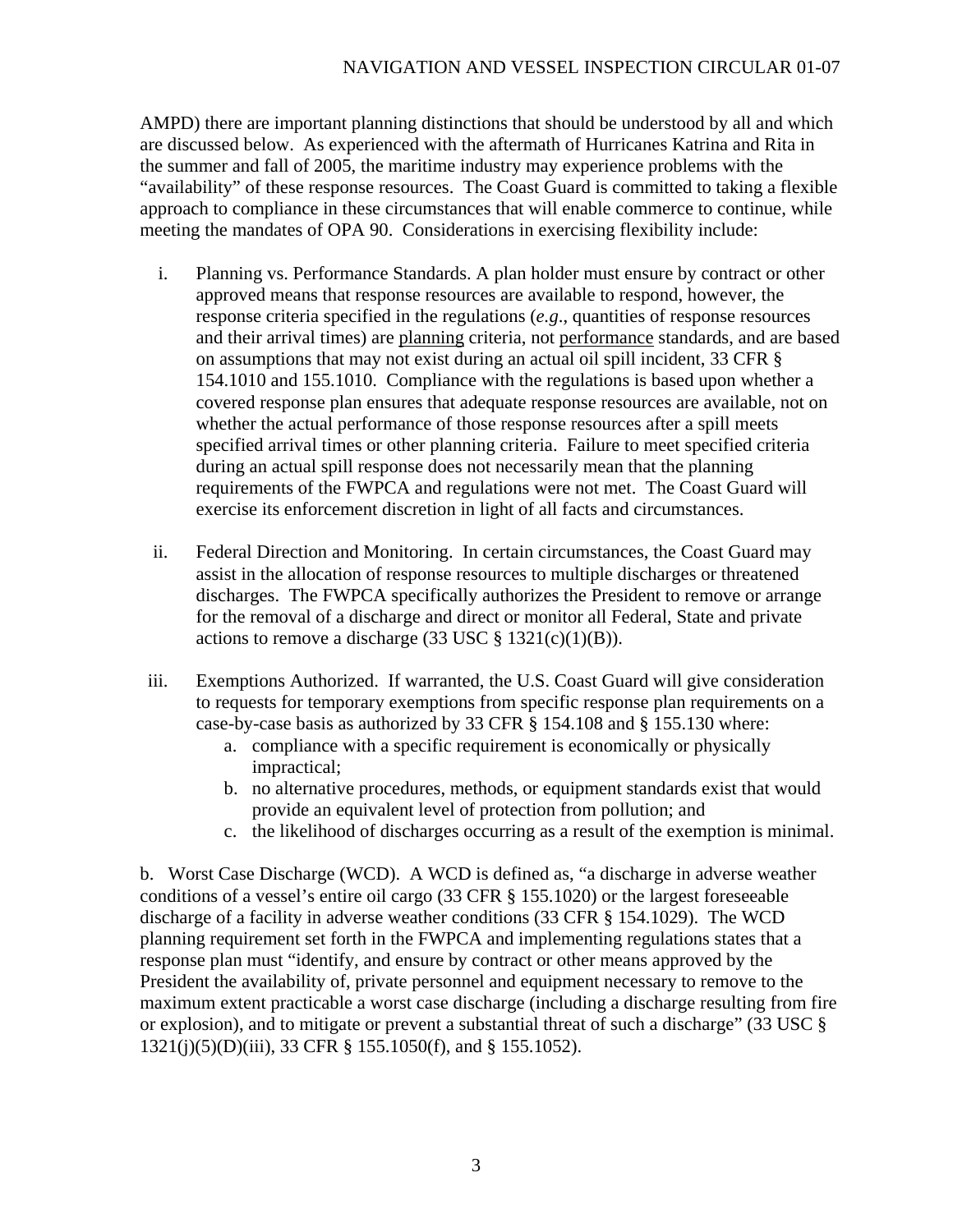#### NAVIGATION AND VESSEL INSPECTION CIRCULAR 01-07

- i. Availability. There is no requirement that the equipment identified in a response plan to respond to a worst case discharge must remain within the specific Captain of the Port (COTP) Area as specified in the response plan. However, the resources necessary to respond to a worst case discharge must be available to meet the response times for the applicable geographic area(s), unless exempted under 33 CFR § 154.108 and § 155.130.
- ii. Short Notice Plan Amendments. During response operations associated with significant pollution events such as a SONS or INS, the Coast Guard may consider requests for WCD requirement relief similar to those provided following Hurricanes Katrina and Rita (described above). Specifically, that the U.S. Coast Guard facilitated temporary amendments to response plans without applying the 30 day advance submission requirement of 33 CFR § 155.1070(d) or § 154.1065(b), provided proposed amendments were submitted in writing.
- iii. Secondary or Cascading<sup>1</sup> Resources. If planned–for WCD response resources are not available, or have traveled beyond the required response times, secondary or cascading resources may be relied upon if approved by the Coast Guard. This may mean compliance with any one of the alternatives provided within the definition of contract or other approved means. (33 CFR § 154.1028 and § 155.1020). The WCD planning requirement may be met through a number of means as referenced above, and the Coast Guard will exercise discretion in implementation and enforcement of the requirements commensurate with the circumstances (as it did following Hurricanes Katrina and Rita). There are permissible alternatives to signing formal contracts with OSROs (33 CFR § 154.1028 and § 155.1020). As long as: the required response equipment has been readily identified; the resource provider has agreed and intends to commit its resources in the event of a response; the availability of these response resources can be verified by the Coast Guard; and the agreement is referenced in the response plan. The Coast Guard may deem such an arrangement to be consistent with the FWPCA language "other means approved by the President" (58 FR 7376, 5 February 1993).

c. Maximum Most Probable Discharge (MMPD). For a vessel, MMPD means, "a discharge of 2,500 bbls of oil for vessels with a cargo capacity equal to or greater than 25,000 bbls or 10 percent of the cargo capacity, (33 CFR § 155.1020). For facilities, MMPD means, "a discharge of the lesser of 1,200 bbls or 10 percent of the volume of a worst case discharge (33 CFR § 154.1020). The MMPD planning requirement set forth in the regulations states that the owner or operator of a vessel or facility must identify in the response plan and ensure the availability of, through contract or other approved means, the response resources necessary to respond to a discharge up to a vessel or facility's MMPD.

i. Required COTP Notification for Vessels. During the rulemaking establishing the implementing regulations for vessel response plans, "[t]hirty-five comments were submitted concerned with the vessel owner's or operator's potential liability if the

 $\overline{a}$ 

 $<sup>1</sup>$  A "cascade" plan contains an OSRO's strategy to meet planning arrival times and the availability of response</sup> resources for dependent plan holders due to the deployment of response resources.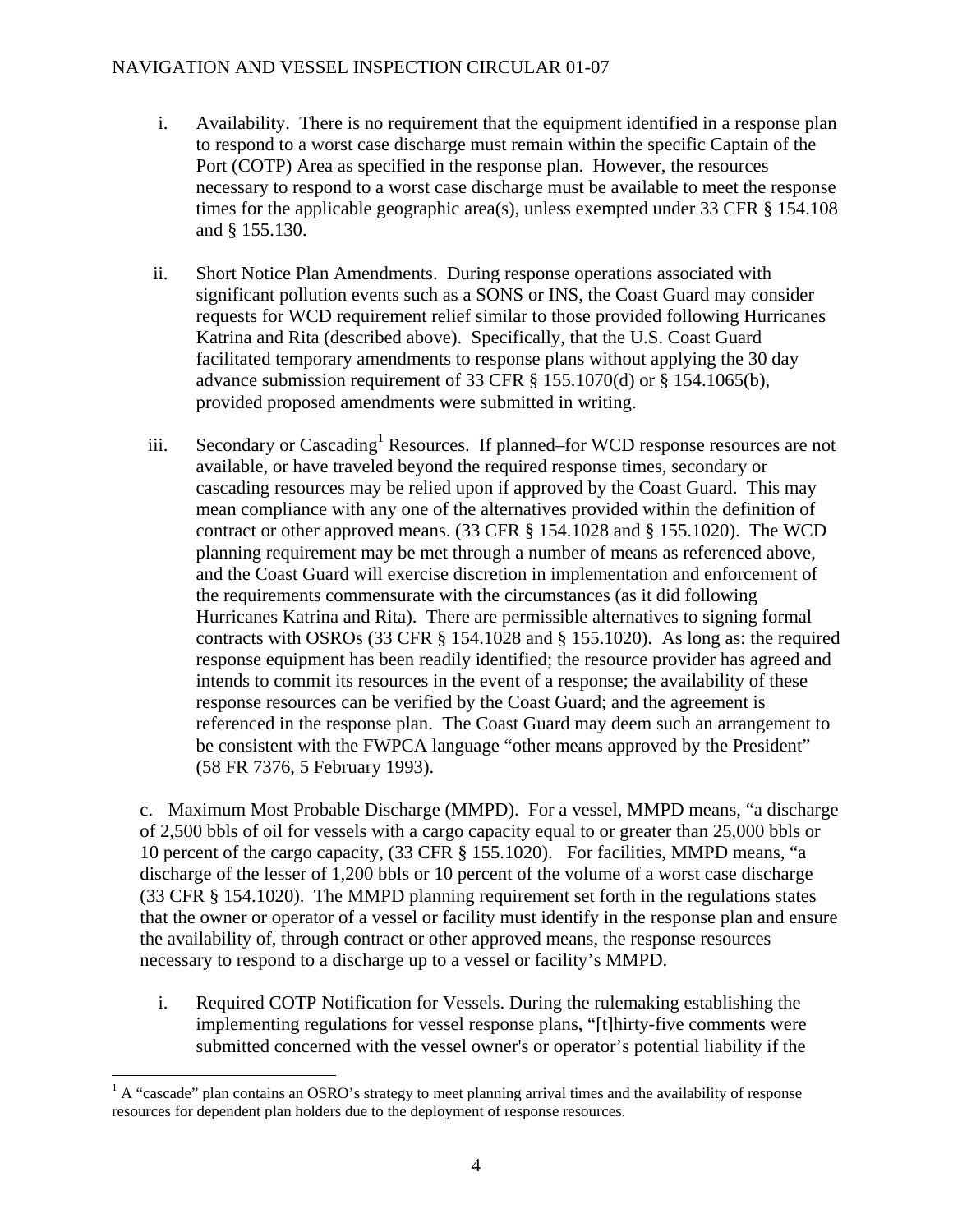Coast Guard "directed" response resources to another spill." In response to those comments, the preamble explained that required [WCD] resources must be capable of meeting the planned arrival times, but may be located in an adjacent COTP zone. It noted that, as to the lesser regulatory "maximum most probable discharge" planning requirements under 33 CFR § 155.1050(e), the COTP must be notified when response resources are not capable of meeting planned arrival times. If the COTP is notified, a response plan will remain valid and the Coast Guard will not require a plan holder to identify alternate sources of MMPD spill response capability within their plan, but cautioned that:

 *identified resources are unavailable*." (58 FR 7376, 5 February 1993). *"…it may be prudent for a vessel owner or operator to plan for alternate sources of spill response capability with a response resource identified in the plan. We cannot exclude owners or operators from their statutory responsibility to clean up a spill or from potential liability if their* 

ii. Facilities. The COTP may determine that mobilizing MMPD response resources to an area beyond the response times required invalidates the response plan. In this event, the COTP may impose additional operational restrictions (e.g., limitations on the number of transfers at a facility) or, at the COTP's discretion, may operate with temporarily modified response plan development and evaluation criteria (e.g., modified response times, alternate response resources, etc.), 33 CFR § 154.1045(d)(4).

d. Average Most Probable Discharge (AMPD). For a vessel, AMPD means "the lesser of 50 bbls of oil or 1 percent of the cargo from the vessel during cargo transfer operations to or from the vessel." For a facility, AMPD means "a discharge of the lesser of 50 bbls or 1 percent of the volume of the worst case discharge." (33 CFR § 154.1020 and § 155.1020). The AMPD planning regulations set forth planning standards for the owner or operator of a vessel or facility to meet response times and to ensure the availability of, through contract or other approved means, the response resources necessary to respond to a discharge up to a vessel or facility's AMPD.

- i. Different by Design. For vessels and facilities, as opposed to the required WCD or MMPD coverages, AMPD coverage is normally arranged for just prior to when a cargo transfer is taking place. For vessels, the regulations allow for the switching of an AMPD provider on a case-by-case basis without formal notification to the Coast Guard (33 CFR  $\S$  155.1070(c)(5)). For facilities, a formal COTP notification and response plan amendment is required when changing AMPD providers. When routine AMPD response resources are moved in response to a significant spill event, it is anticipated that plan holders identify and ensure by contract or other approved means, alternate AMPD resource providers.
- ii. Possible Exemptions. During response operations associated with significant pollution events such as a SONS or INS, the Coast Guard may consider requests for AMPD requirement relief similar to those provided following Hurricanes Katrina and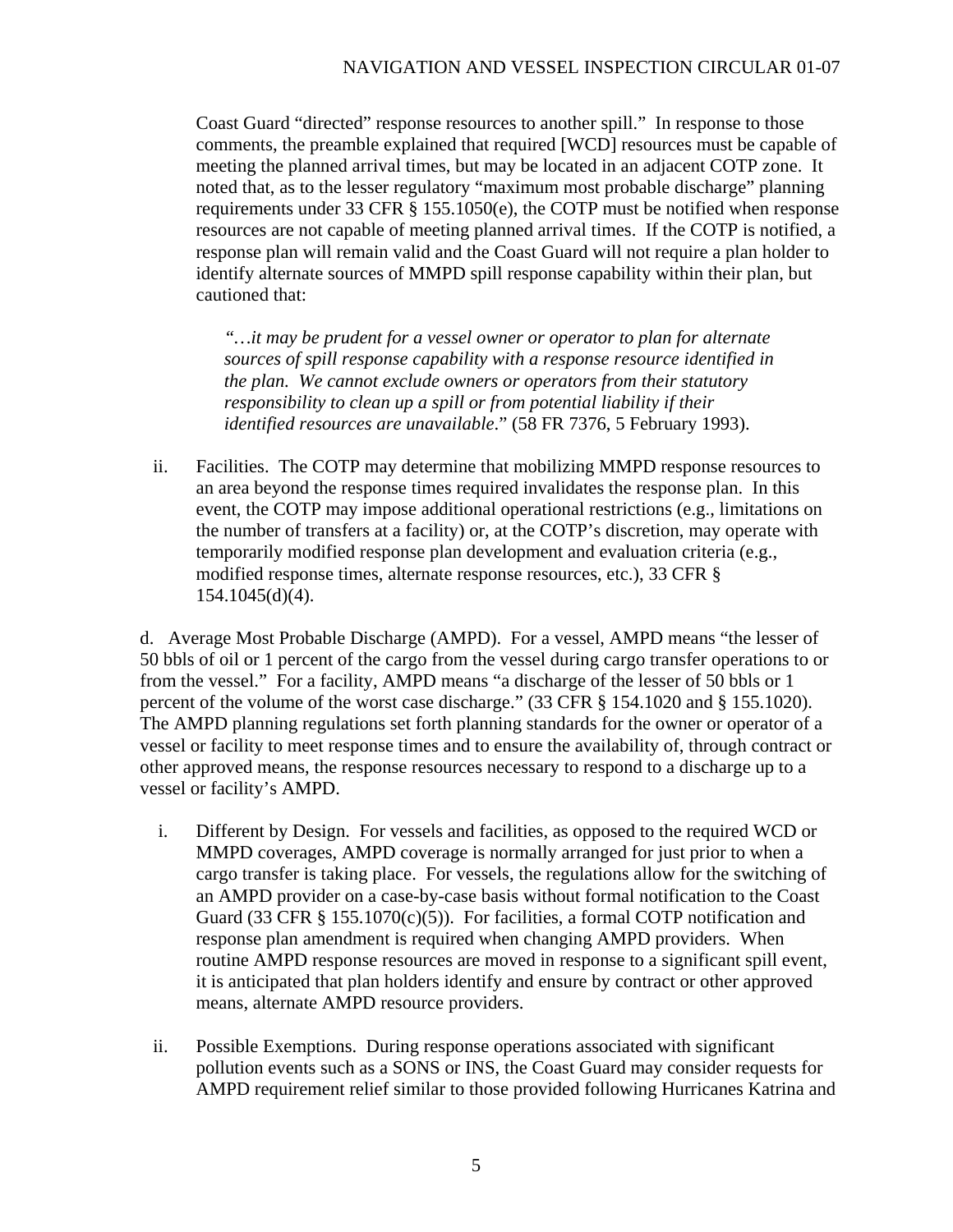#### NAVIGATION AND VESSEL INSPECTION CIRCULAR 01-07

Rita, assuming that local AMPD response resources are not available. Specifically, the U.S. Coast Guard would consider requests for temporary exemptions from equipment and response time requirements as authorized by 33 CFR § 154.108 and § 155.130, provided proposed amendments were submitted in writing (See paragraph 5.a.iii on this NVIC).

e. OSRO Availability. The Coast Guard expects that OSRO will honor their contracts or commitments to plan holders. In general, most OSROs we communicated with indicated they would do this by calling on additional response resources or strategically moving their own resources from other locations. As noted above, the Coast Guard intends to allow the flexibility to substitute planned resources with equivalent capability, in exigent circumstances.

f. Action Based Process for Response Plan Stakeholders. Enclosure 1 to this NVIC provides an action based process guide for response stakeholders to follow after a significant pollution incident has occurred. In particular, this guide provides the Coast Guard, plan holders and OSROs with information for ensuring the availability of response resources after a SONS or INS despite the fact that a respective OSRO may dispatch a large amount of response resources to a discharge for one of its plan holders.

6. DISCLAIMER. This document provides guidance to Coast Guard units, vessel and facility plan holders, OSROs, and other members of the public in connection with spill removal resource movements after an oil spill associated with a significant pollution event. The guidance is not a substitute for applicable legal requirements nor is it a regulation. It is not intended to and does not impose legally binding requirements on the Coast Guard or any other entity.

Rear Admiral, U.S. Coast Guard Assistant Commandant for Prevention

Encl: (1) Action Based Process Guidance for Response Plans following a SONS or INS.

Non-Standard Distribution:

D:1 CG Liaison Officer COMSC (Code N-7) CG Liaison Officer RSPA (DHM-22) CG Liaison Officer American Samoa CG Advisor NWC, CG Advisor Panama Canal Commission CG Liaison Officer\JUSMAGPHIL CG Liaison Officer (IMO) London CG Consultant (IMO/SAID) Caribbean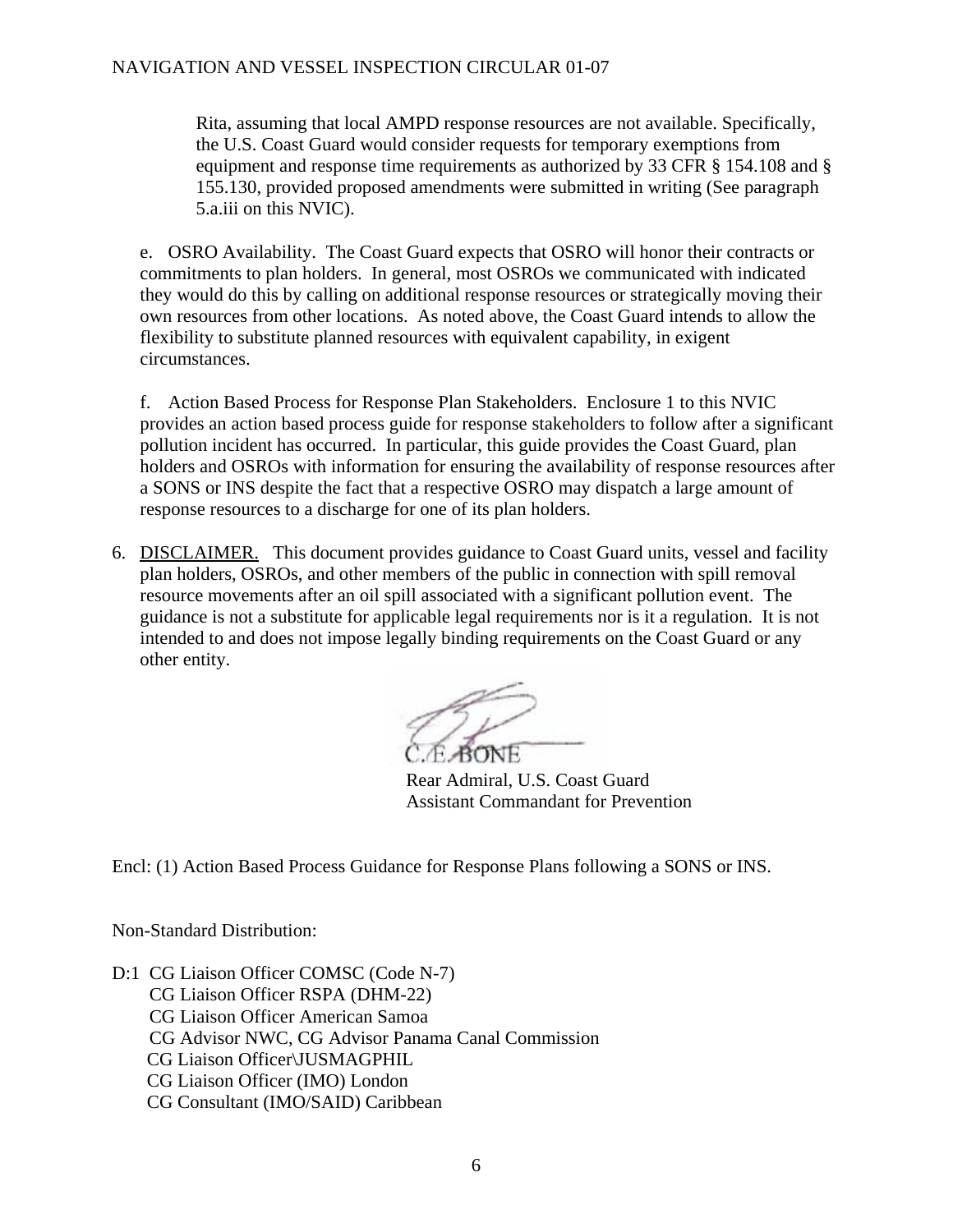CG Liaison World Maritime University CG Liaison Officer to Recognized and Authorized Classification Societies U.S. Naval Forces Central Command (1) DOJ Torts Branch (Washington, DC; New York; San Francisco only) (1) MARAD (MAR-600) (5) MARAD (MAR-630) (5) NOAA Fleet Inspector (1) World Maritime University (2) CG Liaison, U.S. Merchant Marine Academy, Kings Point, NY (1)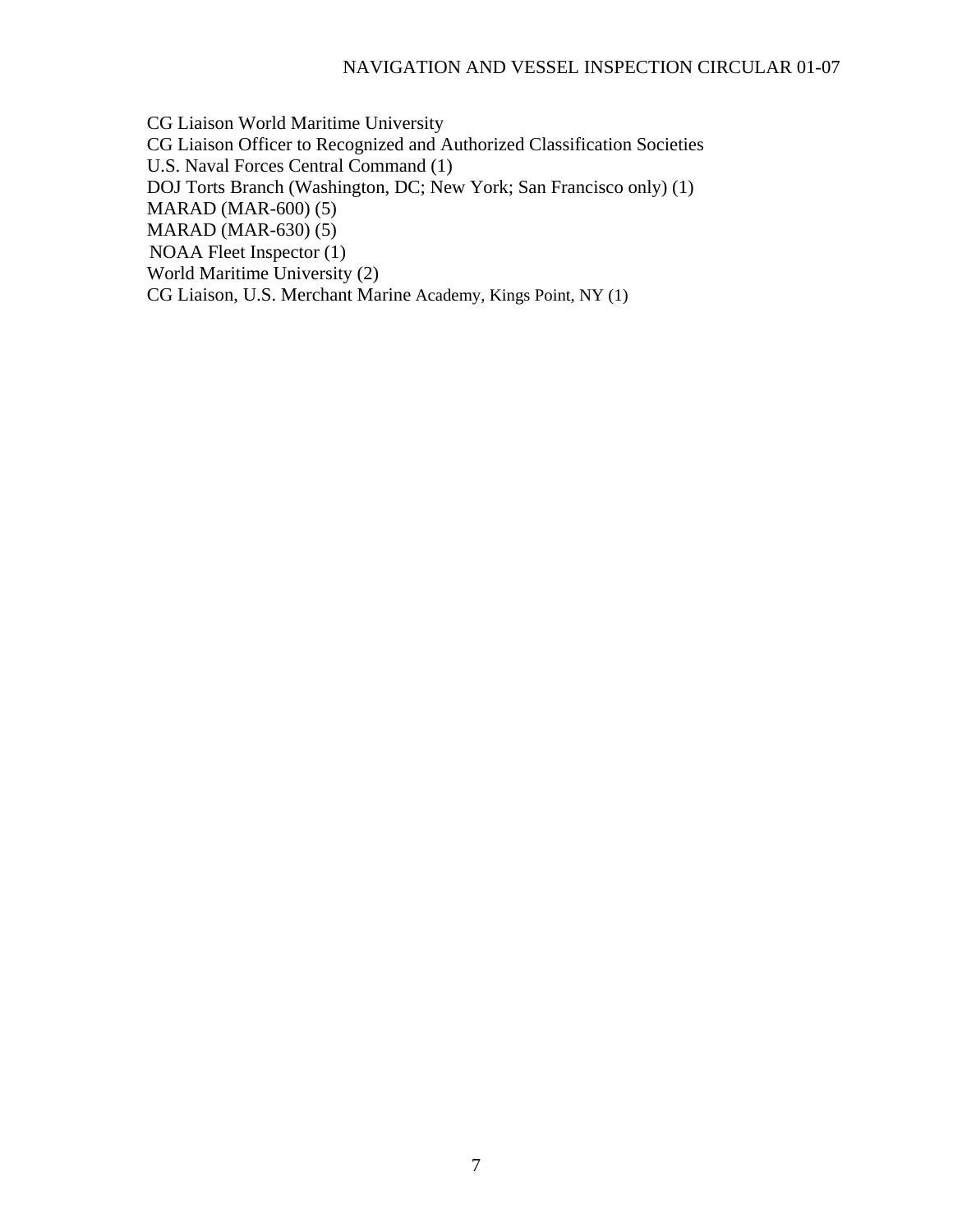## **Action Based Process for Response Plan Stakeholders during Significant Pollution Events**

The following establishes a recommended process for response plan stakeholders to evaluate the state of oil spill response resources during and after a significant pollution event.

| <b>Stage 1</b>             | This process becomes applicable upon declaration of a major spill, Spill of     |  |  |  |  |  |  |  |
|----------------------------|---------------------------------------------------------------------------------|--|--|--|--|--|--|--|
|                            | National Significance or an Incident of National Significance as deemed so by   |  |  |  |  |  |  |  |
| A Significant              | the Commandant of the Coast Guard. It is anticipated that numerous response     |  |  |  |  |  |  |  |
| Oil Spill has              | resources will be called in to respond to a SONS or INS.                        |  |  |  |  |  |  |  |
| occurred                   |                                                                                 |  |  |  |  |  |  |  |
| <b>Stage 2</b>             | Based upon the movement of a large amount of OSRO equipment in response         |  |  |  |  |  |  |  |
|                            | to a SONS or INS, it is recognized that this movement has the potential to      |  |  |  |  |  |  |  |
| OSRO <sub>s</sub> and plan | have significant impact on vessel or facility response plan compliance to       |  |  |  |  |  |  |  |
| holders assess             | ensure the availability of response resources to respond to an average most     |  |  |  |  |  |  |  |
| ability to                 | probable, maximum most probable or a worst-case discharge. In order to          |  |  |  |  |  |  |  |
| maintain                   | maintain the necessary response coverage, it is anticipated that OSROs will     |  |  |  |  |  |  |  |
| Response Plan              | strategically position response resources or backfill departed response         |  |  |  |  |  |  |  |
| Coverages                  | equipment to maintain the necessary coverage. If these actions are not taken,   |  |  |  |  |  |  |  |
|                            | it is anticipated that response plan holders will be immediately notified       |  |  |  |  |  |  |  |
|                            | accordingly that their planned resources are no longer available.               |  |  |  |  |  |  |  |
| <b>Stage 3</b>             | The 2003 OSRO Classification Guidelines provides that OSROs are to report       |  |  |  |  |  |  |  |
|                            | any significant changes to their response resource capabilities to the National |  |  |  |  |  |  |  |
| <b>OSROs</b>               | Strike Force Coordinating Center (NSFCC) and local Coast Guard Captain of       |  |  |  |  |  |  |  |
| Communicate                | the Port (COTP) within 72 hours. The OSRO Classification Guidelines are         |  |  |  |  |  |  |  |
| Significant                | available at:                                                                   |  |  |  |  |  |  |  |
| Changes to                 | www.uscg.mil/hq/nsfweb/nsfcc/ops/OSRODoc/FinalOSROGuidelines.pdf                |  |  |  |  |  |  |  |
| Response                   | Significant changes are defined in the OSRO Classification Guidelines as "a     |  |  |  |  |  |  |  |
| Resource                   | reduction in the OSRO's classified capacity by a factor of 10% or greater, for  |  |  |  |  |  |  |  |
| Capabilities to            | a period of 48 hours or longer."                                                |  |  |  |  |  |  |  |
| <b>USCG</b>                |                                                                                 |  |  |  |  |  |  |  |
|                            |                                                                                 |  |  |  |  |  |  |  |
| <b>Stage 4</b>             | Upon receipt of an OSRO's cascade plan or response resources assessment,        |  |  |  |  |  |  |  |
|                            | USCG National Strike Force Coordination Center (NSFCC) will review the          |  |  |  |  |  |  |  |
| <b>USCG</b>                | "significant changes" within 24 hours of receiving the plan and evaluate the    |  |  |  |  |  |  |  |
| Assessment of              | level of other OSRO resources remaining in the impacted COTP zones.             |  |  |  |  |  |  |  |
| <b>OSRO</b> Response       | NSFCC will provide a written report detailing gaps in local COTP, regional      |  |  |  |  |  |  |  |
| Coverages                  | and national response coverage to the OSRO, applicable COTP zones and           |  |  |  |  |  |  |  |
|                            | USCG Headquarters (CG-3P & CG-3R).                                              |  |  |  |  |  |  |  |
|                            |                                                                                 |  |  |  |  |  |  |  |
| Stage 5                    | Based upon the result of OSRO notifications and NSFCC assessments, plan         |  |  |  |  |  |  |  |
| Management of              | holders and COTPs may be faced with response plan compliance issues that        |  |  |  |  |  |  |  |
| <b>Response Plan</b>       | may necessitate USCG assistance. Plan holder requests for relief due to         |  |  |  |  |  |  |  |
| Compliance                 | OSRO and/or response equipment non-availability problems will be evaluated      |  |  |  |  |  |  |  |
| Issues                     | on a case-by-case basis.                                                        |  |  |  |  |  |  |  |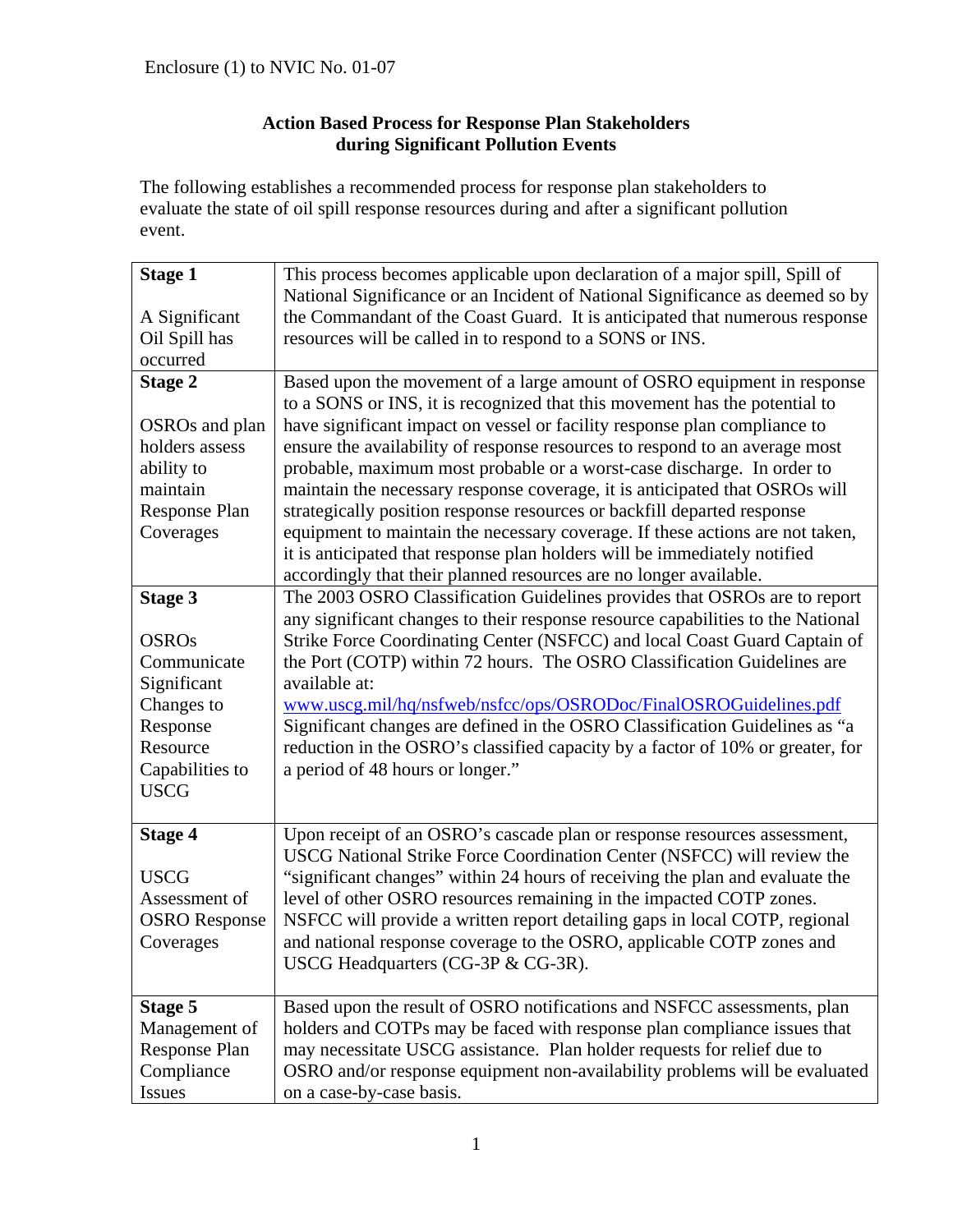| Stage 6            | In the absence of identified response resources, the Coast Guard may assist   |
|--------------------|-------------------------------------------------------------------------------|
|                    | plan holders, through the NSFCC in identifying available response resources.  |
| <b>Coast Guard</b> | In the case where a proposed alternate coverage proposal does not address the |
| Coordination of    | need for required response coverage and no other response resources are       |
| Response           | available in a timely manner, the Commandant may direct the movement of       |
| Resources          | USCG assets and resources to provide the necessary coverage.                  |
|                    |                                                                               |

Functional Assignments and Responsibilities of Stakeholders to the Process

In support of the stages discussed above, the following action items should be followed to expedite the resolution of response plan concerns associated with OSRO movements following a SONS or INS.

#### A. For OSROs:

- 1. Coast Guard classified OSROs should review their inventory and response capability and report any significant changes to the Coast Guard as soon as possible.
- 2. Every effort should be made to backfill unavailable response resources to prevent gaps in regional and national response coverage. This may be accomplished through a variety of methods such as subcontracting or mutual aid agreements.
- 4. OSROs should notify all COTPs in areas where the OSRO anticipates shortfalls in meeting plan holder coverage needs.
- 5. OSROs should inform contracted plan holders of their abilities to meet planning requirements, particularly any shortfalls in ability to meet plan holder needs.
- 6. The submission of cascade plans, repositioned and/or backfilled equipment to the NSFCC is highly recommended to assist with the assessment of national response coverage following a significant oil spill response.
- 7. In the event that an OSRO is unable to maintain, or obtain, the required response equipment, an OSRO may develop and submit to the NSFCC, an alternative means to temporarily address plan holder response equipment needs. A copy of the submission should be provided to the COTP. Guidance on requesting alternative standards is provided in the Alternative Compliance Methods section of the OSRO Classification Guidelines at Chapter 3. Additionally, the Coast Guard will consider allowing dispersants to be used as an "alternative means." If the response resource alternative is deemed sufficient by the NSFCC and COTP, the NSFCC or COTP will provide written confirmation to the OSRO.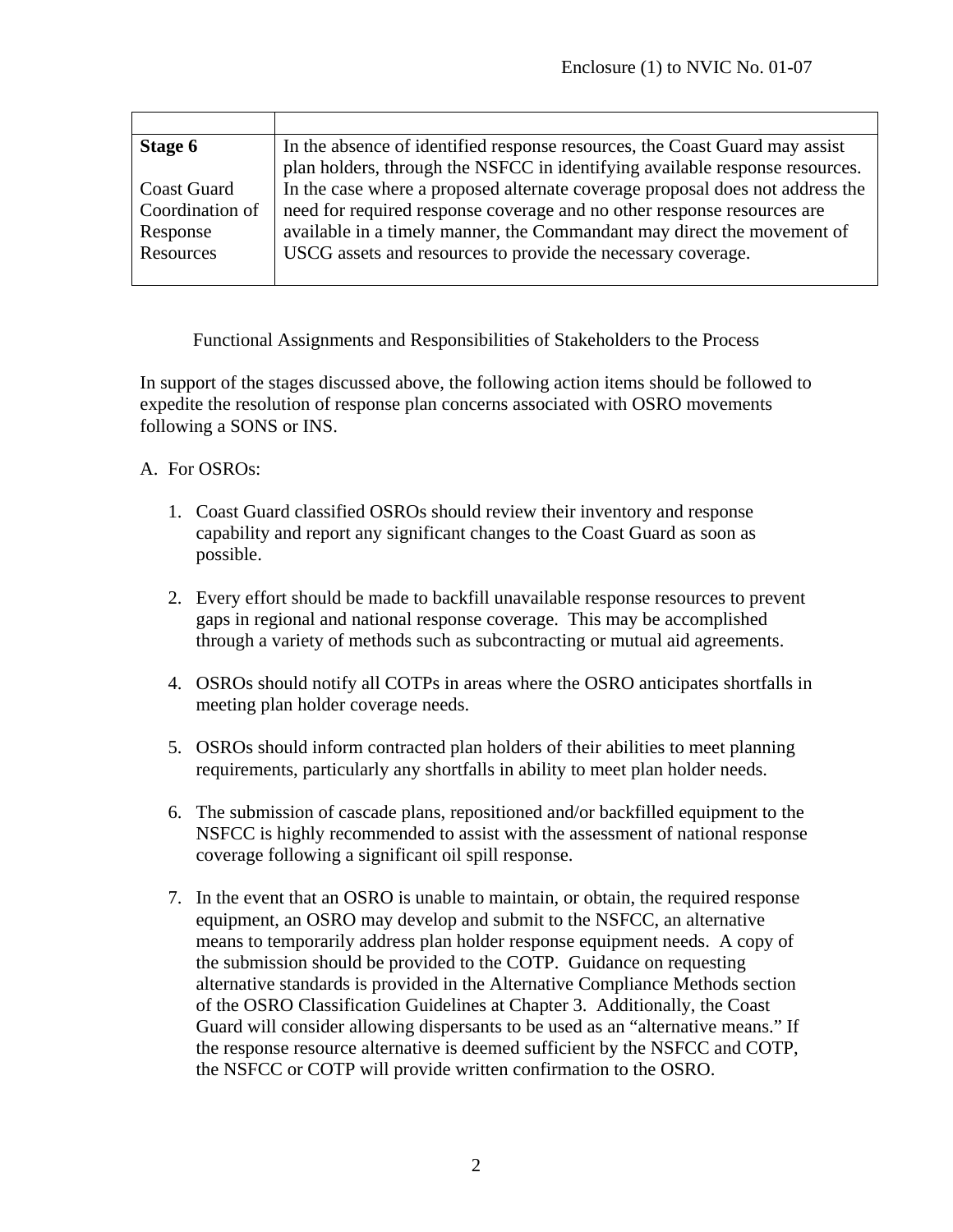- 8. The OSRO should inform its plan holders of any action taken by the Coast Guard on response resource alternatives.
- B. For Plan Holders:
	- 1. Plan holders should review their response plans to ensure that AMPD, MMPD, and WCD equipment is ensured available as required.
	- 2. Plan holders may take action to replace or backfill response resources by temporarily updating their CG approved Facility (FRP) or Vessel Response Plans (VRP) as outlined in this NVIC. For example, a plan holder may potentially switch to another OSRO that has enough equipment to provide for full planning to meet AMPD, MMPD and WCD scenarios. The process to make temporary plan changes is as follows.
		- a. For Vessel Plan Holders:
			- i. For AMPD ONLY: A vessel plan holder does not need CG approval to change their AMPD OSRO (33 CFR  $155.1070(c)(5)$ ) provided that it has been ensured available by contract or other approved means.
			- ii. For MMPD/WCD: Send temporary VRP updates for Port Specific Annex changes to USCG Commandant (Command Center). The Commandant will expedite review on an immediate basis.
		- b. For Facility Response plan holders: Temporary FRP revision requests should be submitted to the cognizant COTP showing, by contract or other approved means, resources are available to respond to an oil spill (AMPD, MMPD or WCD). COTPs will expedite review on an immediate basis.
	- 3. If the scope of a SONS or INS prevents a plan holder from utilizing an OSRO due to deployment, or prevents required resources from being fully available, a plan holder may submit a request to the cognizant COTP to use alternative response resources. A plan holder may submit to the COTP a plan for temporary alternative response planning criteria (33 CFR §154.107(a) or 33 CFR § 155.1065(f)), outlining alternative measures to respond to an AMPD, MMPD and/or WCD. If the OSRO already has an approved alternative plan, the Coast Guard will automatically temporarily amend plans and a separate notification is not required.
	- 4. A plan holder may, in exceptional circumstances, request a temporary exemption from specific vessel response plan requirements on a case-by-case basis if warranted under 33 CFR § 154.108 or § 155.130.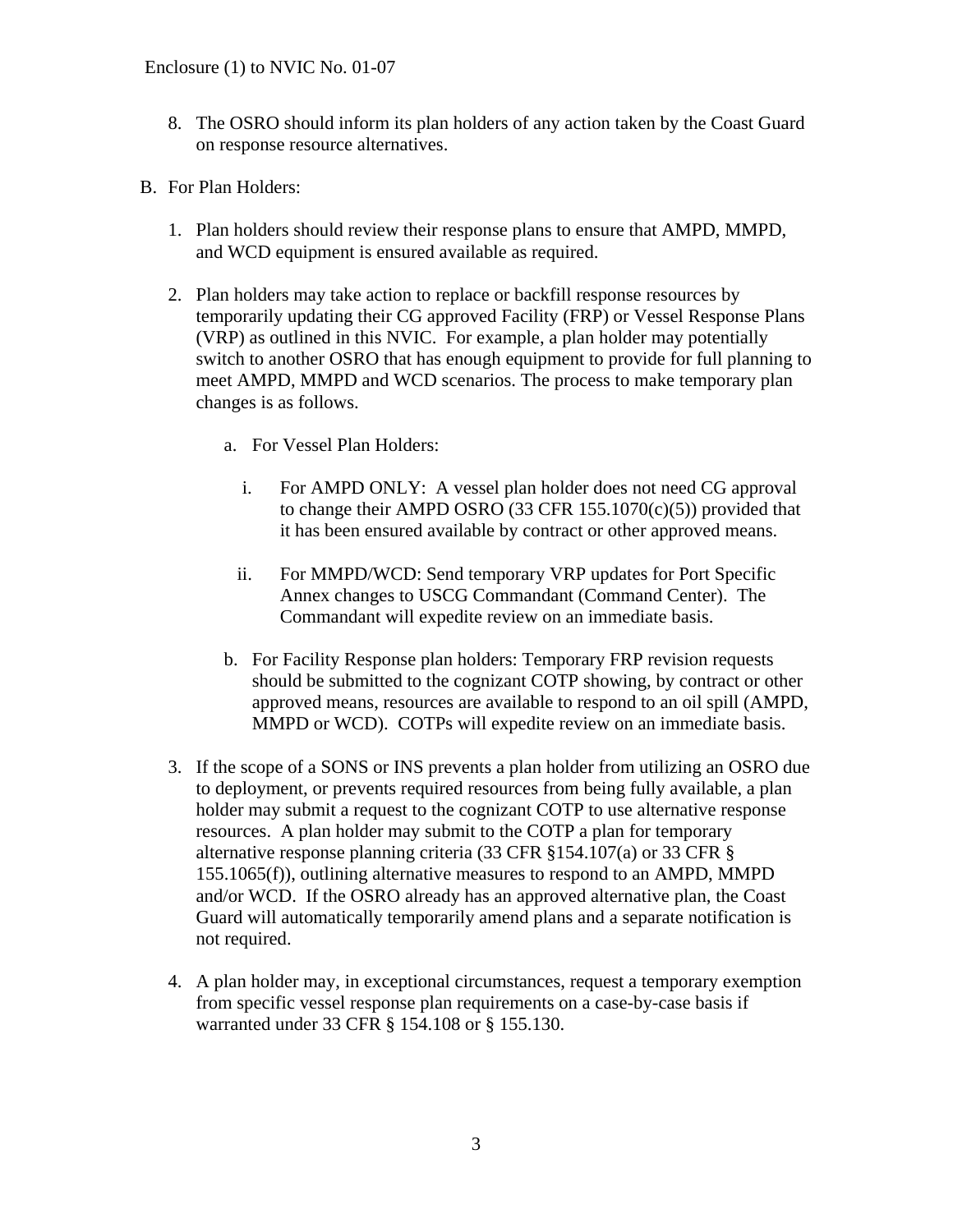- 5. In accordance with 33 CFR 155.1050(e)(4), a plan holder must notify the cognizant COTP whenever MMPD response resources are not capable of meeting the planned arrival times.
- C. For the U.S. Coast Guard:

COTPs should:

- 1. Immediately inform Commandant (Command Center) via their chain of command, and the appropriate Regional Response Team (RRT), if there is a shortage of response resources in their AOR.
- 2. If a Facility plan holder requests a temporary plan amendment, the COTP should expedite review to within 24 hours to help facilitate commerce.
- 3. COTPs will review and respond in writing to:
	- a. An alternative response resource plan submitted by an OSRO.
		- i. If the COTP approves an OSRO's proposed response resource alternative, the letter will include language that grants to all of the OSRO's contracted plan holders temporary approval/amendments of their response plan. In this case, the plan holders will not need to individually request an alternative to the COTP.
		- ii. In addition to the confirmation letter, COTP will generate official message traffic indicating the temporary amendments.
	- b. A temporary alternative Facility Response Plan IAW 33 CFR 154.107(a).
	- c. A temporary alternative planning criteria revision to the Port Specific Annex of Vessel Response Plans IAW 33 CFR 155.1065(f).
	- d. A plan holder's request for an exemption as per 33 CFR § 154.108 or § 155.130.

4. COTPs are to engage Sector, District, Area and Headquarters to request the deployment of regional National Strike Force (NSF) assets and resources to provide necessary coverage when gaps in national response coverage threaten the movement and transfer of oil in the United States. If all resource availability has been explored and determined to be inadequate, COTPs may request the deployment of Coast Guard response assets such as the NSF, air and afloat platforms to provide necessary coverage. The use of these resources should only be considered if, (1) the CG is able to validate that commercial backfill of OSRO resources and alternative equipments are not available, and (2) the CG assets are available.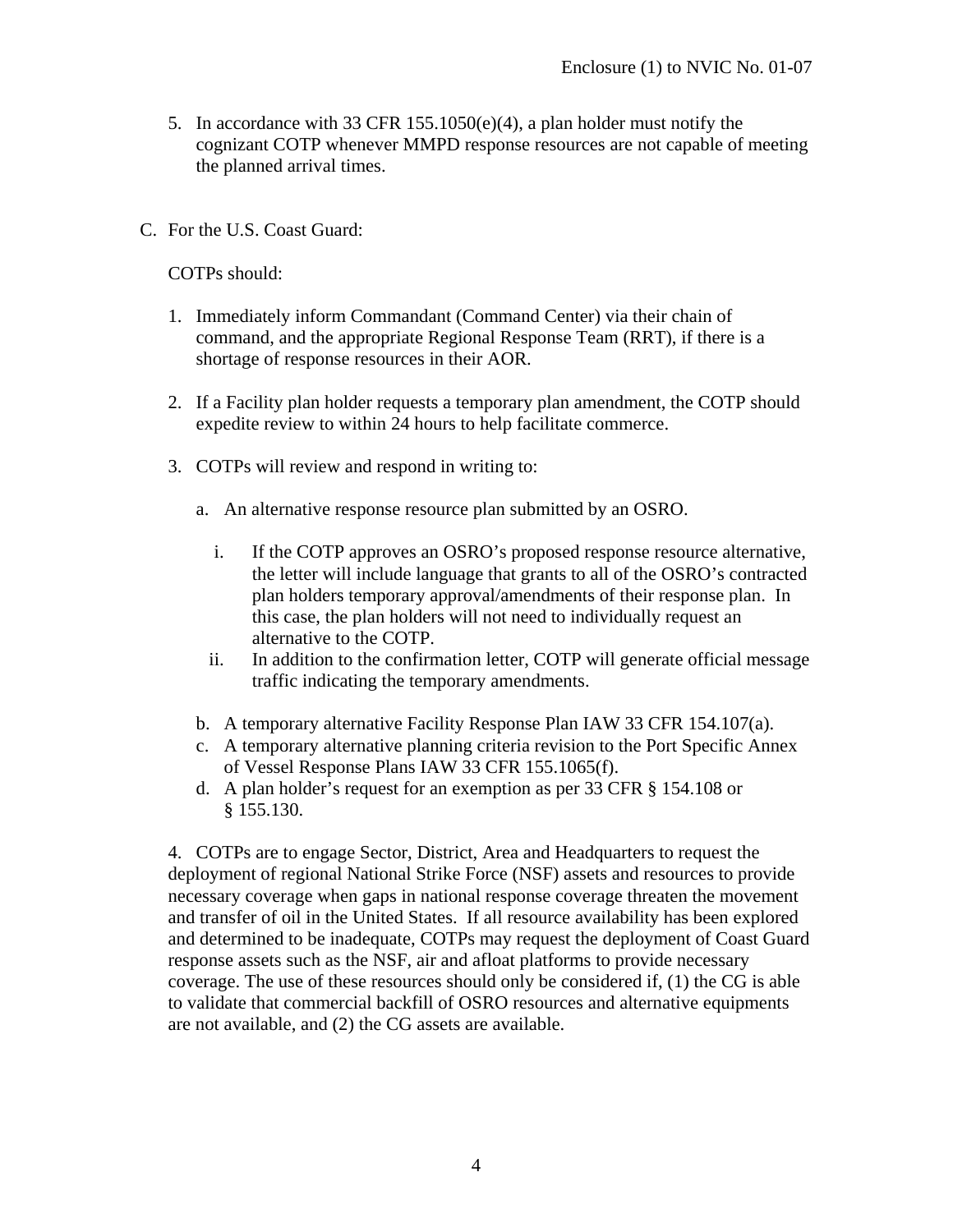## USCG Districts/Areas:

- 1. In the event that the impact of a SONS or INS crosses COTP zones, the cognizant Districts or Area should coordinate with COTPs to provide consistency in approach where possible.
- 2. Notify Commandant (Command Center) immediately of any OSRO shortcoming and any actions taken.

USCG National Strike Force Coordination Center:

- 1. Review any significant changes to OSRO equipment capabilities and the equipment analysis, within 24 hours of receipt. Report the review findings in writing to the local COTPs, appropriate plan holder or OSRO and Commandant (Command Center). The written notification should indicate if proposed capabilities, cascade plans, response times, availability of response resources and the planning requirements for AMPD, MMPD, and WCD for the impacted or assessed areas are adequate.
- 2. NSFCC will also provide a status report of OSRO resources for relevant COTP zones to Commandant (Command Center). This status report will summarize response resources by OSRO name and a sense of its available resources by COTP zone.
- 3. NSFCC will provide their subject matter expertise as requested to COTP's/Districts/Areas/Commandant in the review of alternative response planning criteria and temporary equipment alternatives. NSFCC, as the managers of the Coast Guard OSRO classification program are highly knowledgeable in these areas and are available to provide recommendations and guidance on the adequacy of the short-term proposals to address potential risk of oil spills.

### USCG Commandant:

- 1. Upon receipt of a request to revise a Port Specific Annex to a Vessel Response Plan (to change to an OSRO with full capabilities), CG-3PCV should expedite review with the goal of providing a written response to the plan holder within 24 hours.
- 2. Commandant (CG-3RPP) should make appropriate notifications to the National Response Team and Department of Homeland Security as deemed necessary.
- 3. If OSROs are unable to locate commercial resources to "back fill" their inventory, the USCG should verify resource availability within the impacted region and notify OSRO associations of regional response coverage voids.